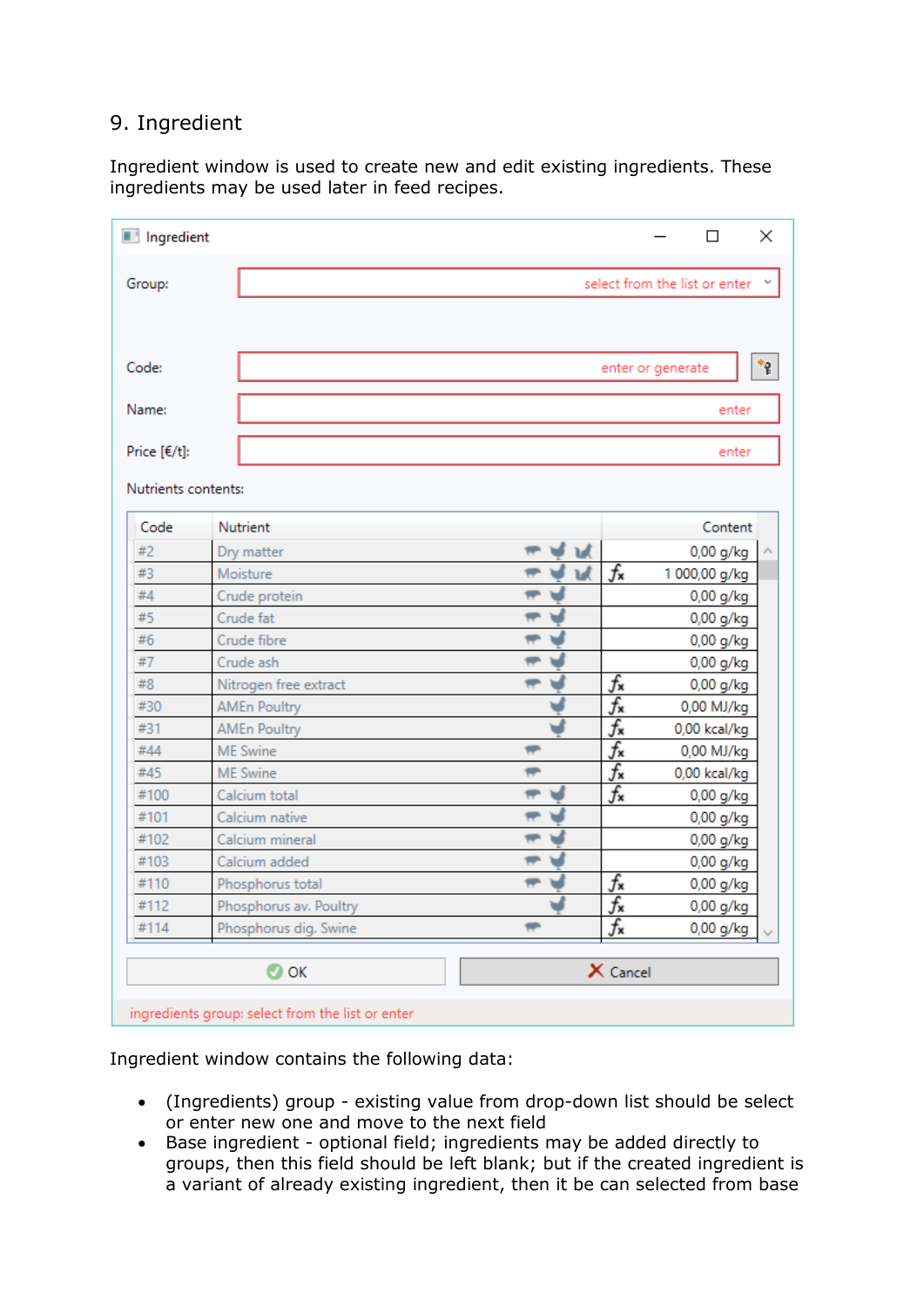ingredient field - thanks to this ingredients database will be more structured

- Code a unique value within all ingredients should be entered that is or generate it using button with key
- Name any value may be entered
- Price  $\lceil \frac{\epsilon}{t} \rceil$  any value may be entered; it would be the only editable field in this window in the case of ingredients supplied with the program

Any unnecessary groups of ingredients may be deleted in Ingredients groups window, operated from << EDIT >> menu in program main window. Here one can also change the codes and groups names.

Contents of all nutrients in the ingredient should be given in the table located in the lower part of the window.

Nutrients contents may be preceded by the following symbols:

 $f_{\mathbf{x}}$ dependencies have been defined for a given nutrient and they are used to calculate content - program uses content calculated from the dependencies

fx. dependencies have been defined for a given nutrient, but they are not used to calculate content - program uses own content

 $f_{\mathbf{x}}$ dependencies have not been defined for a given nutrient, but it was decided to calculate content from the dependencies - program uses own content

Lack of symbol implies that no dependencies were defined for the current nutrient and it was decided to use own contents - the program uses own content.

Right mouse button causes the following two commands that enable switching between own value and value calculated from dependencies to appear in the contents column:

- own value:

| Code | Nutrient              |    |    | Content          |
|------|-----------------------|----|----|------------------|
| #2   | Dry matter            | υd |    | 880,00 g/kg      |
| #3   | Moisture              |    | Jх | 120,00 g/kg      |
| #4   | Crude protein         |    |    | 80,00 g/kg       |
| #5   | Crude fat             |    |    | 40,00 g/kg       |
| #6   | Crude fibre           |    |    | 23,00 g/kg       |
| #7   | Crude ash             |    |    | 13,00 g/kg       |
| #8   | Nitrogen free extract |    |    | 750,00 g/kg      |
| #30  | <b>AMEn Poultry</b>   |    |    | 14,33 MJ/kg      |
| #31  | <b>AMEn Poultry</b>   |    |    | 3 423,80 kcal/kg |

- we switch to value calculated from the dependencies: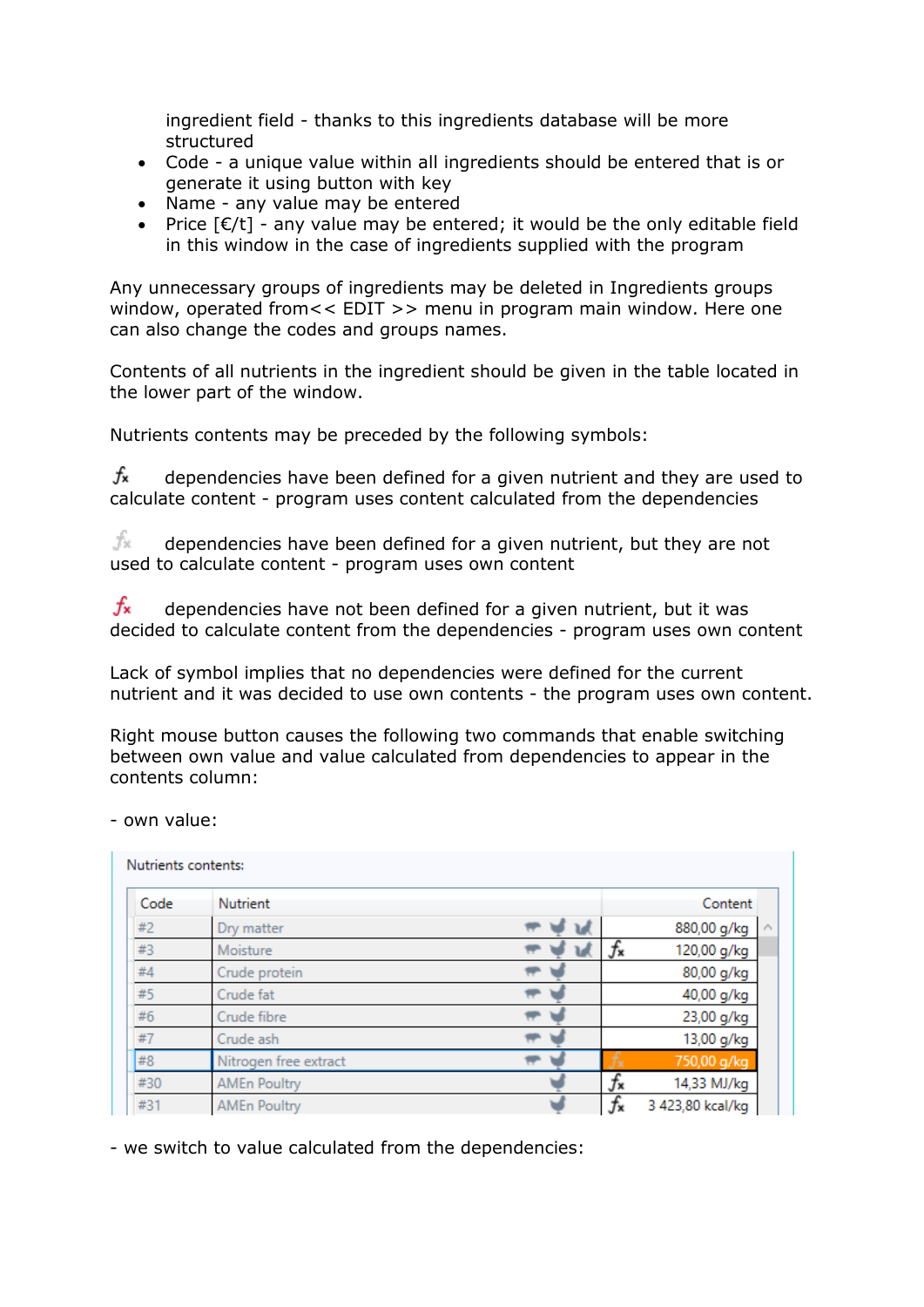## Nutrients contents:

| Code | Nutrient              | Content                                        |
|------|-----------------------|------------------------------------------------|
| #2   | Dry matter            | 880,00 g/kg                                    |
| #3   | Moisture              | 120,00 g/kg<br>J×                              |
| #4   | Crude protein         | 80,00 g/kg                                     |
| #5   | Crude fat             | 40,00 g/kg                                     |
| #6   | Crude fibre           | 23,00 g/kg                                     |
| #7   | Crude ash             | 13,00 g/kg                                     |
| #8   | Nitrogen free extract | 750,00 g/kg                                    |
| #30  | <b>AMEn Poultry</b>   | Set own value<br>J×<br>Ă                       |
| #31  | <b>AMEn Poultry</b>   | J×<br>$f_{\mathsf{x}}$<br>Set calculated value |
| #44  | <b>ME</b> Swine       | f×<br><b>10,90 IVIJ/KU</b>                     |
| #45  | <b>ME</b> Swine       | 3 334,16 kcal/kg<br>Jx                         |

## - value calculated from the dependencies:

| Code | Nutrient              |    | Content          |
|------|-----------------------|----|------------------|
| #2   | Dry matter            |    | 880,00 g/kg      |
| #3   | Moisture              | Ĵх | 120,00 g/kg      |
| #4   | Crude protein         |    | 80,00 g/kg       |
| #5   | Crude fat             |    | 40,00 g/kg       |
| #6   | Crude fibre           |    | 23,00 g/kg       |
| #7   | Crude ash             |    | 13,00 g/kg       |
| #8   | Nitrogen free extract |    | 724,00 g/kg      |
| #30  | <b>AMEn Poultry</b>   | J× | 13,93 MJ/kg      |
| #31  | <b>AMEn Poultry</b>   |    | 3 326,98 kcal/kg |

## - wracamy do own value:

| Code | Nutrient              | Content                                   |
|------|-----------------------|-------------------------------------------|
| #2   | Dry matter            | 880,00 g/kg                               |
| #3   | Moisture              | 120,00 g/kg<br>J×                         |
| #4   | Crude protein         | 80,00 g/kg                                |
| #5   | Crude fat             | 40,00 g/kg                                |
| #6   | Crude fibre           | 23,00 g/kg                                |
| #7   | Crude ash             | 13,00 g/kg                                |
| #8   | Nitrogen free extract | 724,00 g/kg                               |
| #30  | <b>AMEn Poultry</b>   | Х<br>Set own value 13,93 MJ/kg<br>J×      |
| #31  | <b>AMEn Poultry</b>   | Set calculated Value kcal/kg<br>fx.<br>J× |
| #44  | <b>ME</b> Swine       | 13.90 MJ/KG<br>Jx                         |

- own value: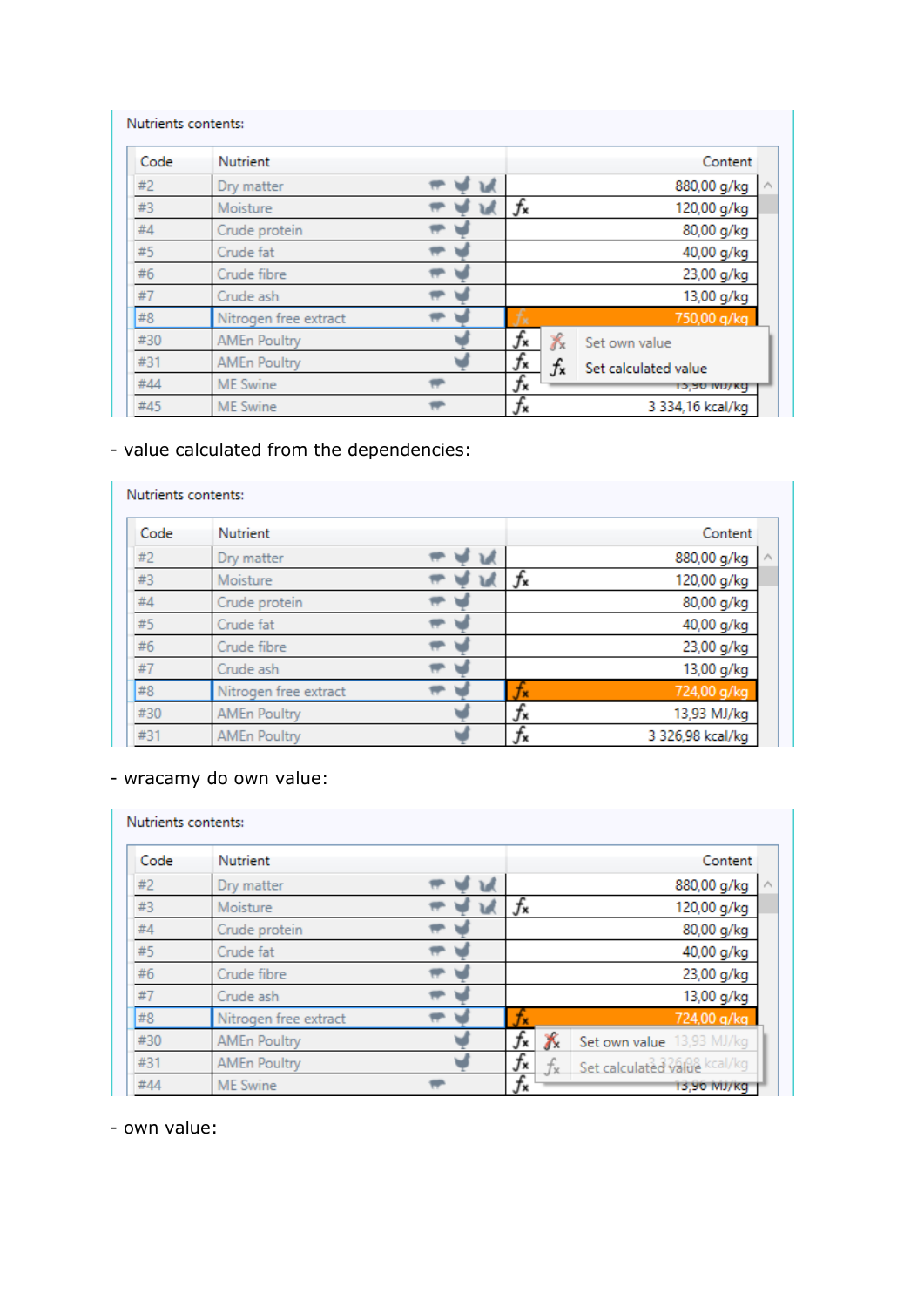| Code | Nutrient              |   |    | Content          |
|------|-----------------------|---|----|------------------|
| #2   | Dry matter            | ν |    | 880,00 g/kg      |
| #3   | Moisture              |   | Ĵх | 120,00 g/kg      |
| #4   | Crude protein         |   |    | 80,00 g/kg       |
| #5   | Crude fat             |   |    | 40,00 g/kg       |
| #6   | Crude fibre           |   |    | 23,00 g/kg       |
| #7   | Crude ash             |   |    | 13,00 g/kg       |
| #8   | Nitrogen free extract |   |    | 750,00 g/kg      |
| #30  | <b>AMEn Poultry</b>   |   | Ĵх | 14,33 MJ/kg      |
| #31  | <b>AMEn Poultry</b>   |   | Jх | 3 423,80 kcal/kg |

Moving from calculated value to own value can also be done in another way just start typing own value, then program will automatically switch to "own value" mode.

Particularly noteworthy is a nutrient with code # 2 and name Dry matter. If we change its contents in the cause of editing of nutrient, then, upon clicking << OK >>, the program will ask whether to automatically recalculate own contents of other ingredients dependent on dry matter:

| Dry matter                                                                                                                |            |        |
|---------------------------------------------------------------------------------------------------------------------------|------------|--------|
| Dry matter content has changed. Do you want the program to recalculate own<br>contents of dry matter dependent nutrients? |            |        |
|                                                                                                                           | <b>Nie</b> | Anuluj |

It should be noted here that it is about own contents and not contents calculated from dependencies, which are calculated on an ongoing basis in the Ingredient window. Furthermore, if we answer in the affirmative to the raised question, then only those nutrients that we would have marked in the Nutrient window as "dependent on dry matter" will be calculated:

| Nutrient                 |                             |  | ×      |
|--------------------------|-----------------------------|--|--------|
| Group:                   | <b>Composition</b>          |  | $\sim$ |
| Code:                    | 1                           |  | *?     |
| Name:                    | Nitrogen free extract (OWN) |  |        |
| Unit:                    | g/kg                        |  | $\sim$ |
| Dependent on dry matter: | $\overline{\mathbf{v}}$     |  |        |